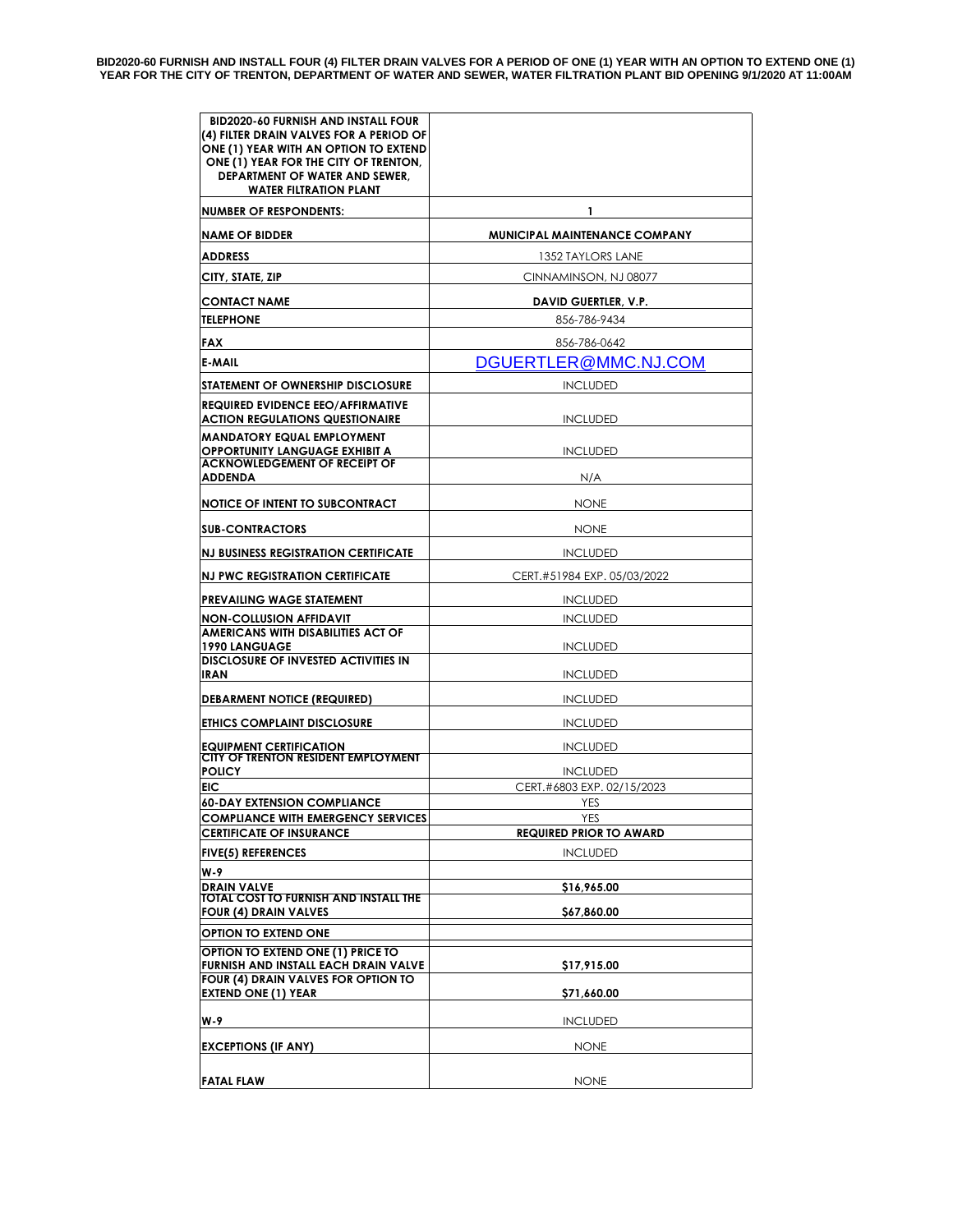## **PROPOSAL Furnish and Install Four (4) Filter Drain Valves** and Hardware FY'2021

I (We) hereby certify that I (we) have read the Contract together with the specifications attach hereto, and have also examined the site of work, and fully understand the meaning of them, and if awarded the Contract, hereby agree, that I (we) will comply with all the terms, covenants and agreements set forth therein.

I (We) agree to receive as full compensation for furnishing the service called for under these specifications, completed and finished in every detail, and in full accordance with the specifications which are hereby made part and parcel of the Proposal, the following sum(s):

PRICE TO FURNISH AND INSTALL EACH DRAIN VALVE:  $\frac{6}{5}$  /6, 965, 00

### TOTAL COST TO FURNISH AND INSTALL THE FOUR (4) DRAIN VALVES:  $s67860.00$

Respectfully Submitted:

Company

(Signature) David Guertler **Vice President** (Print Name of Signature Above)

Contact Name: <u>44/1)</u> GUERTER (P.<br>Telephone Number: 000) 786 - 9434